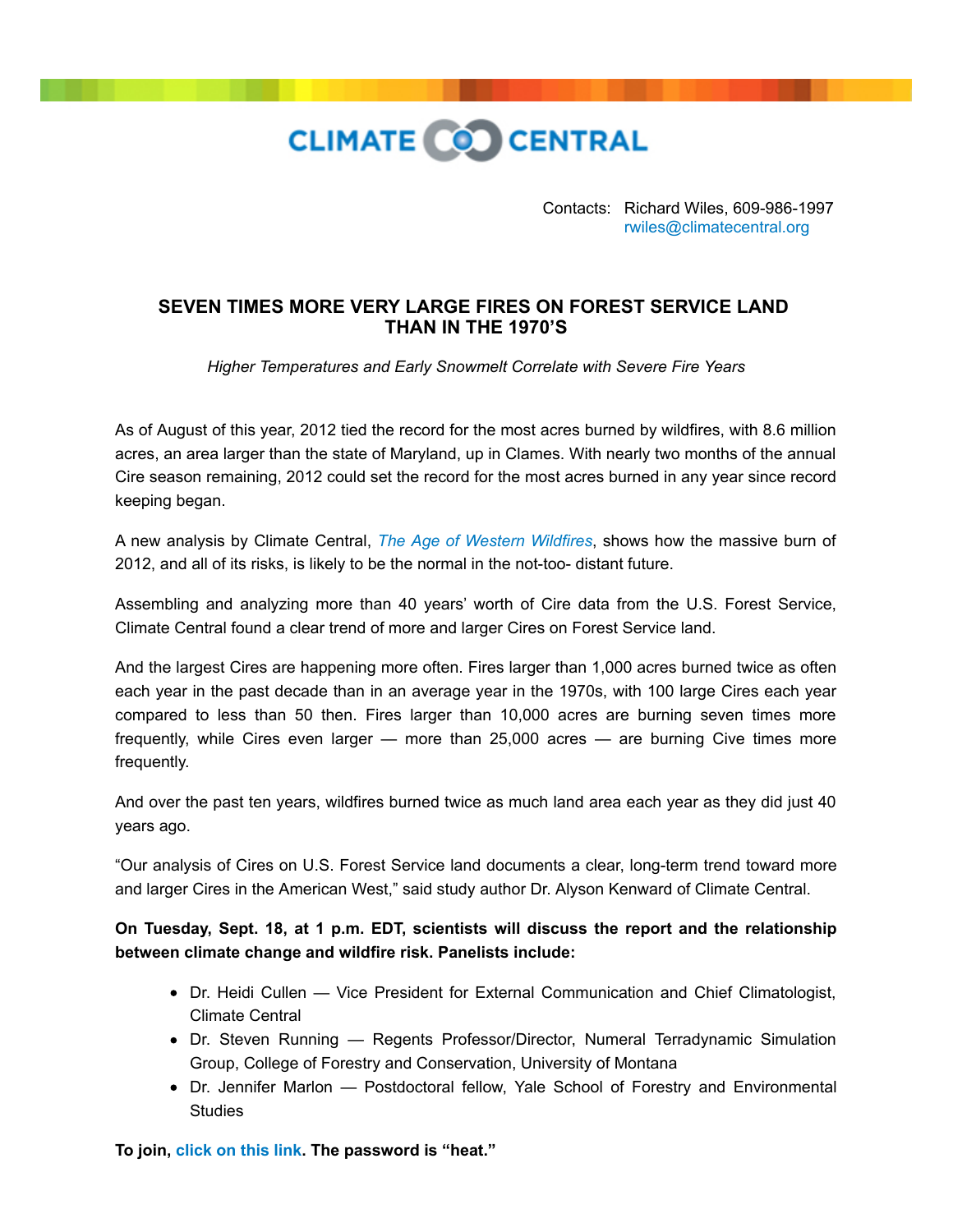

The burn season is now two and a half times longer than it was 40 years ago — adding about 75 days to the season each year. Across the West, spring snowmelt comes one to four weeks earlier than in the 1970's, and spring and summer temperatures have been increasing.

Since 1970, years with the most acres burned have typically been the years with above-average spring and summer temperatures.

"America's Western forests now see seven times more very large Cires over 10,000 acres in an average year than in the 1970's," said Kenward. "Over the same time period, spring and summer temperatures in the West have also increased dramatically."

The report cites wildfire drivers not related to climate change, including land practices, pest infestations and day-to-day weather, but the results reinforce how warmer, earlier springs and longer summers make conditions ripe for larger and more numerous Cires.

Some states will be more at risk than others. Since the 1970s, the average total of Cires larger than 1,000 acres each year on U.S. Forest Service land has nearly quadrupled in Arizona and Idaho and has doubled in every other Western state except Washington.